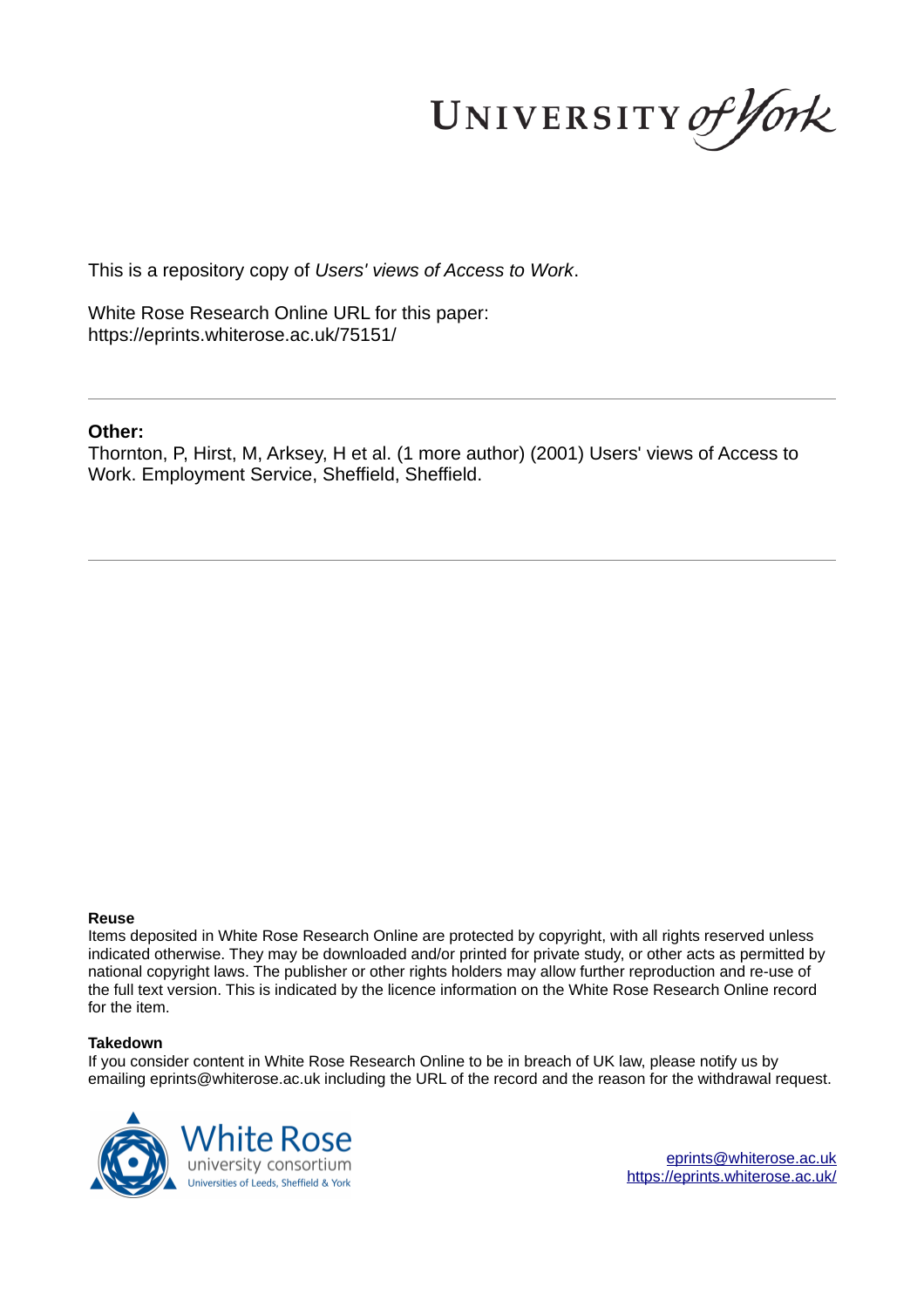three quotations can be difficult and contribute towards delays. People with sensory impairments in particular call for alternative media, such as Braille and e-mail, to make information accessible and form filling easier.

### **Variations in opinions of Access to Work**

Travel to Work users are most likely to report that the support they receive 'completely' meets their needs, to rate the usefulness of Access to Work in enabling them to work most highly, and to have the highest overall opinion of Access to Work.

Only one in three users of human support, compared with half of users of environmental adaptations, say that Access to Work meets their needs 'completely'. Users of human support rate Access to Work overall less highly than users of environmental adaptations. One in five users of Communicator Support at Interview feel that Access to Work meets their needs only 'a little' or 'not at all', and one in four feel the support helped 'not much' or 'not at all' in enabling them to work. Over half of those who have ever received Communicator Support at Interview consider it 'very good' or 'excellent', while one in six find it no better then 'fair'. While three out of four Support Worker users say their support worker hours are about right, those with a communicator or sign language interpreter at work are least satisfied with the amount of time allocated.

Employees in the private and independent sectors are more likely than those in the public sector to say that Access to Work 'completely' meets their needs and that they cannot work without it. They are more likely than those in the public sector to rate their experience of Access to Work as better than 'fair'.

Opinions also vary according to disabling complaint reported. Users with a hearing impairment are most likely to say that Access to Work meets their needs 'a little' or 'not at all' and most likely to question the usefulness of Access to Work; and one in three rate Access to Work overall as no better than 'fair'.

Half of the users reporting musculo-skeletal complaints say that their needs are met 'completely' while most users reporting visual impairments and mental health problems say that Access to Work meets their needs 'mostly'. Users with mental health problems and visually impaired users are more likely to say that they 'could not work without it' while those with musculoskeletal complaints are more likely to say that Access to Work helps 'a great deal'.

Respondents with muscolo-skeletal complaints and mental health problems rate Access to Work overall most highly, while almost one in four visually impaired users rate it as no better than 'fair'.

### **All reports and their summaries are available from:**

Research Management Employment Service Research and Development Level 2, Rockingham House 123 West Street, Sheffield, S1 4ER

Tel: 0114 259 6217 Fax 0114 259 6463 red.es.rh@gtnet.gov.uk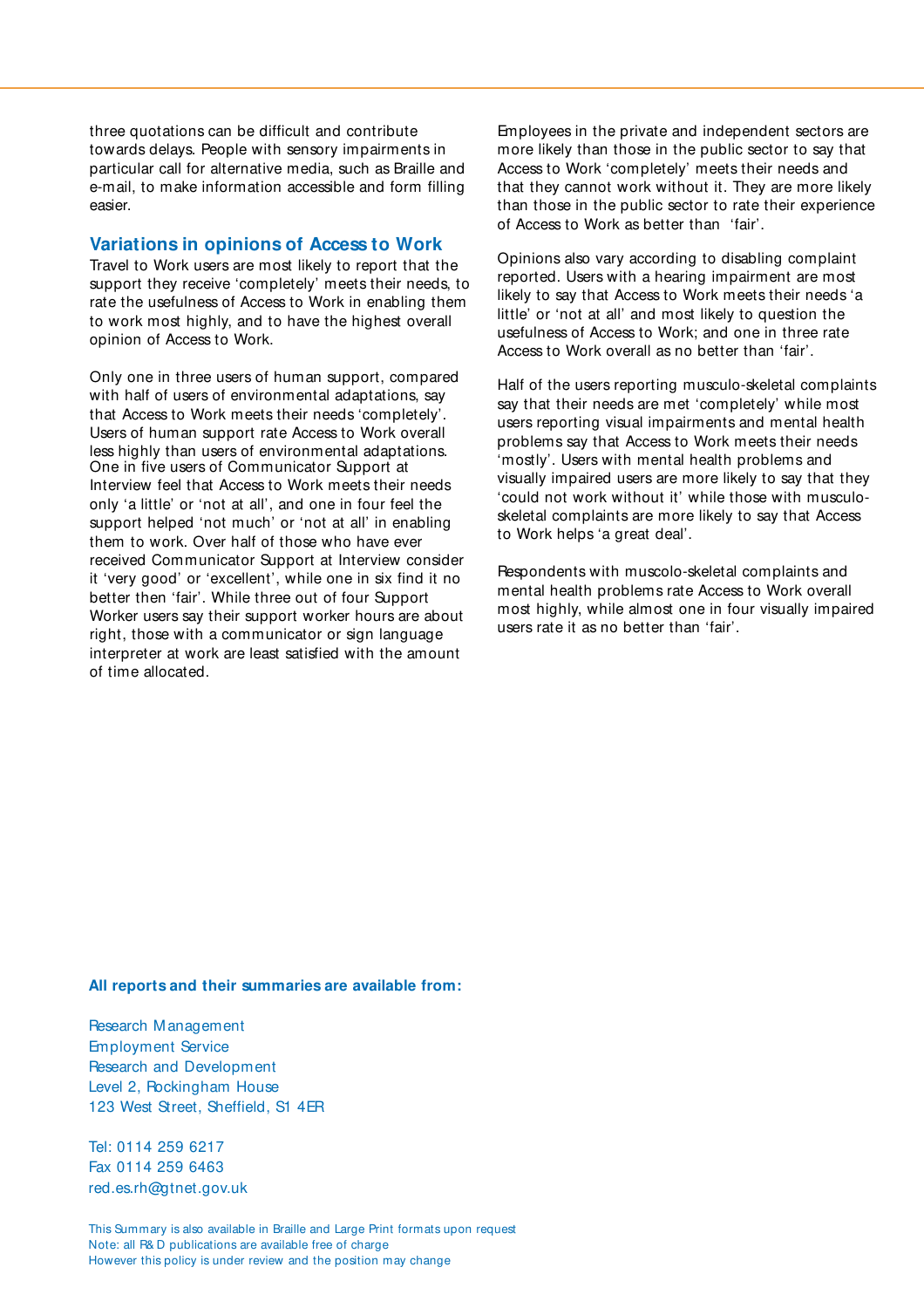

# **Research & Deve**

### **Summary**

### **Report Ref: ESR72, M arch 2001**

Patricia Thornton, Michael Hirst and Hilary Arksey of the Social Policy Research Unit, University of York. Heslington and Nigel Tremlett of Ipsos-RSL

Access to Work is a programme for people with long-term health conditions or impairments who need extra practical support to do their job or to take up work. Disability Service Team (DST) staff assess what is required to meet applicants' needs, sometimes drawing on specialist advice. Employers, or users in some cases, obtain and pay for provision approved by the DST, and most costs are reimbursed in full or in part.

There are three broad types of provision:

- environmental aids and adaptations such as ergonomic furniture, accessible computer equipment and software, and alterations to the workplace
- $\frac{1}{2}$  human support for assistance on the job or in getting to work, and for communication at a job interview
- fares for travel to work

A national survey comprised face-to-face interviews with 628 Access to Work users, 20 of whom took part in follow-up qualitative interviews. The main aim was to learn from users what works well and what might be improved.

The key findings are that:

- $\perp$  Users rate the appropriateness of Access to Work very highly: more than nine out of ten say that Access to Work support meets their needs 'completely' or 'mostly'.
- Its usefulness in enabling them to work is also highly rated: almost half say they 'could not work without it' and a further one in three feel that the support helps 'a great deal'.
- Over half of users rate Access to Work overall as 'very good' or 'excellent' and a further one in four describe their experience as good.
- Over half describe the ways DST staff handled their last application as 'excellent' or 'very good' overall, while 12 per cent thought them 'poor' or 'very poor' overall. Users are least satisfied with their adviser's readiness to keep them informed of



decisions and what happens next. Only one in three recalled being told how long it would take for support to be in place.

- <sup>l</sup>Almost one in three respondents described the time taken for support to be provided as 'poor' or 'very poor', Users attribute delay primarily to red-tape and poor liaison between employers, users, specialist advisors, suppliers and Access to Work staff in what they perceive as an overly complex administrative process. Many users see delay as cumulative, rather than attributable to a single factor.
- There were striking differences in opinions of public and private/independent sector users, with the former more likely to rate Access to Work less highly on most dimensions, and twice as likely to rate their employer's involvement as no better than 'fair'.
- <sup>l</sup>Use of the different Access to Work support elements varies markedly according to sector, occupational status and reported impairment; for example, of support worker users one third are in professional jobs, half have a visual impairment and a further quarter a hearing impairment.
- <sup>l</sup>On many dimensions users of human support tend to be less satisfied than users of environmental adaptations.
- Better publicity for the programme was a top suggestion for improvement. Users are mostly unaware of the range of support available through Access to Work, and are least satisfied with DST advisers' explanations of options to meet their needs. Access to full information is important for choice and self-determination, as well as to ensure the most appropriate package of solutions.

As part of a review of Access to Work, the ES commissioned the Disability Services Research Partnership to carry out a study of users' views and experiences of Access to Work. A national survey was carried out in summer 2000 with a representative sample of new users and people already using the service. Follow-up qualitative interviews with 20 survey respondents explored their opinions in depth, and assisted with the development of nationally consistent approaches to routine monitoring of user satisfaction with Access to Work.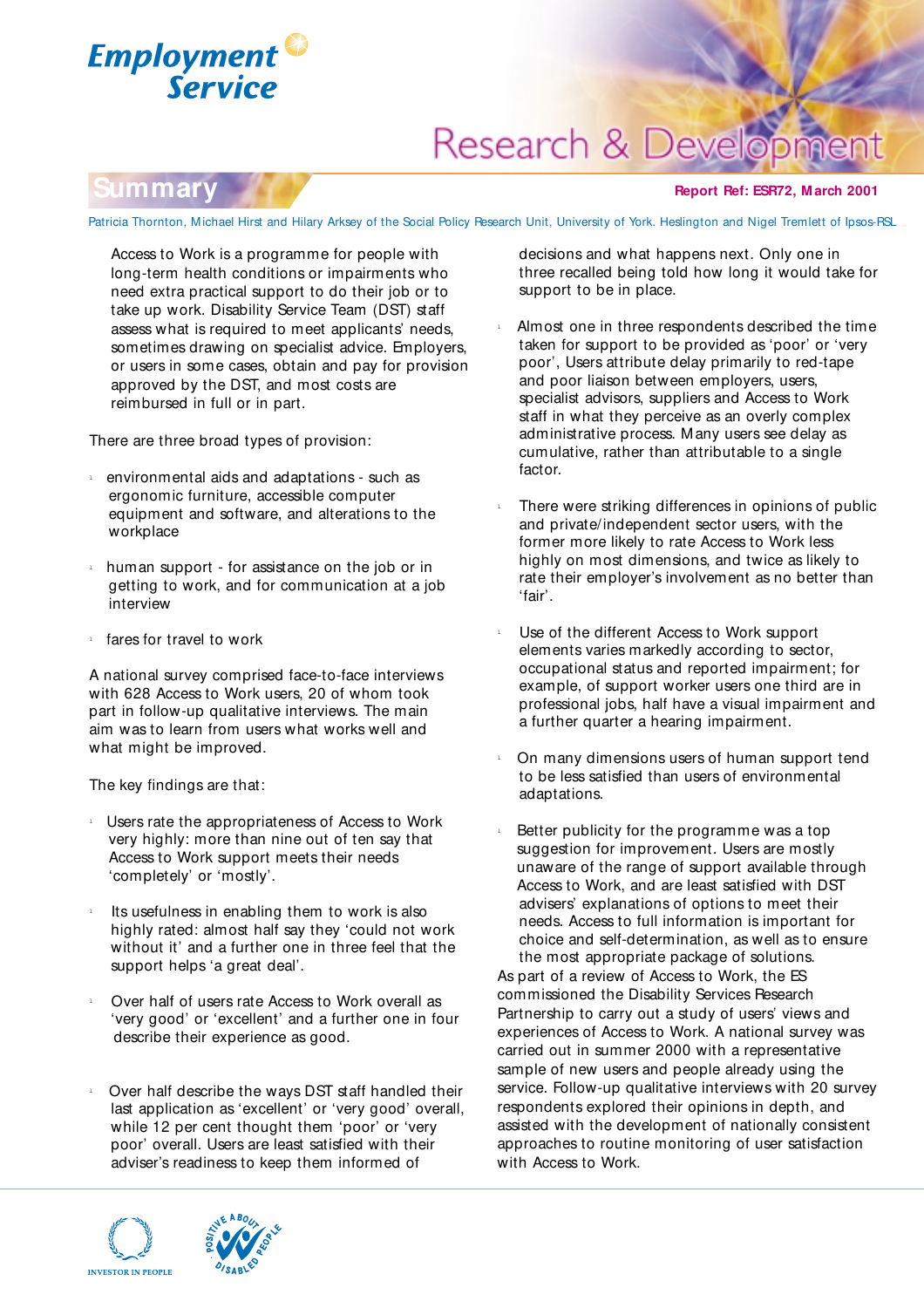## **Executive Summary**

### **Users of Access to Work**

Over nine out of ten users were in paid work when they last applied to Access to Work. At interview, nine out of ten users were working as employees with one in eight of those in supported employment. More employees work in the public sector than in the private and independent sectors combined.

Users work predominantly in non-manual, white collar and professional jobs: four in ten in professional jobs and a further one in three in administrative, secretarial and related occupations.

Over four in ten users had a musculo-skeletal impairment when they last applied for Access to Work support, three in ten had a visual impairment and 15 per cent a hearing impairment. Few users reported mental health problems, severe learning difficulties, dyslexia or specific learning difficulties.

### **Access to Work support**

The most common forms of support are:

- $\frac{1}{2}$  new furniture or equipment (in two thirds of Access to Work supported jobs)
- $\frac{1}{2}$  help with fares for travel to work (in over four out of ten such jobs)
- $\frac{1}{2}$  human support on the job (in one in four jobs), comprising support workers (16%), personal readers for visually impaired people (11%) and communicators at work (7%).

The ES classifies support into five elements. Of those, Special Aids and Equipment, Adaptations to Premises and Equipment and Support Workers are more likely to support public sector users, while Travel to Work and Communicator Support at Interview are more likely to support users in the private sector.

Over half of users receive more than one element of support; and 17 per cent three or more. Private and independent sector employees are somewhat more likely than those in the public sector to receive several elements. Users with sensory impairments are more likely than those with other conditions or impairments to receive more than one support element.

There are striking differences in support according to

occupational status. One third of users of human support (Support Workers and Communicator Support at Interview) work in professional jobs compared with one fifth of users of environmental adaptations (Adaptations to Premises and Equipment and Special Aids and Equipment). One third of users of the latter work in administrative or secretarial occupations compared with one in seven of those receiving human support. Travel to Work users are least likely to work in professional and senior managerial jobs.

Types of support differ according to impairment. Half of Support Worker users have a visual impairment and a further quarter have a hearing impairment. Around one half of users of environmental adaptations and around four in ten users of Travel to Work have a muscolo-skeletal impairment. Over one third of Travel to Work users have a visual impairment.

### **Awareness of Access to Work**

The great majority of users first heard about Access to Work through employers and people at work or through the ES and other public agencies. Promotional material was mentioned by only three per cent, and disabled people's organisations by six per cent. One in three feel they missed out by not using Access to Work earlier. Users called for the existence of the programme to be more widely known among the general public and not just among those who advise potential users.

Users are mostly unaware of what else Access to Work can offer. They advocate fuller information about the range of options being made available to potential users and employers before an application is made and support agreed.

### **Service provided by DST staff**

Users value advisers who listen to users, understand their needs, explain options available, put effort into getting what is needed and keep them informed of progress. Nine out of ten users are satisfied with the privacy of their discussions with their adviser, and users praise advisers who are discreet about their impairment and its effects. Some feel DST staff could be more sensitive to, and understanding of, the needs of disabled people. Users are least satisfied with advisers' explanation of options to meet users' needs and their readiness to keep users informed of decisions and what happens next. Opinions of DST staff vary according to element of support, with users of human support rating their adviser's handling of their application less highly.